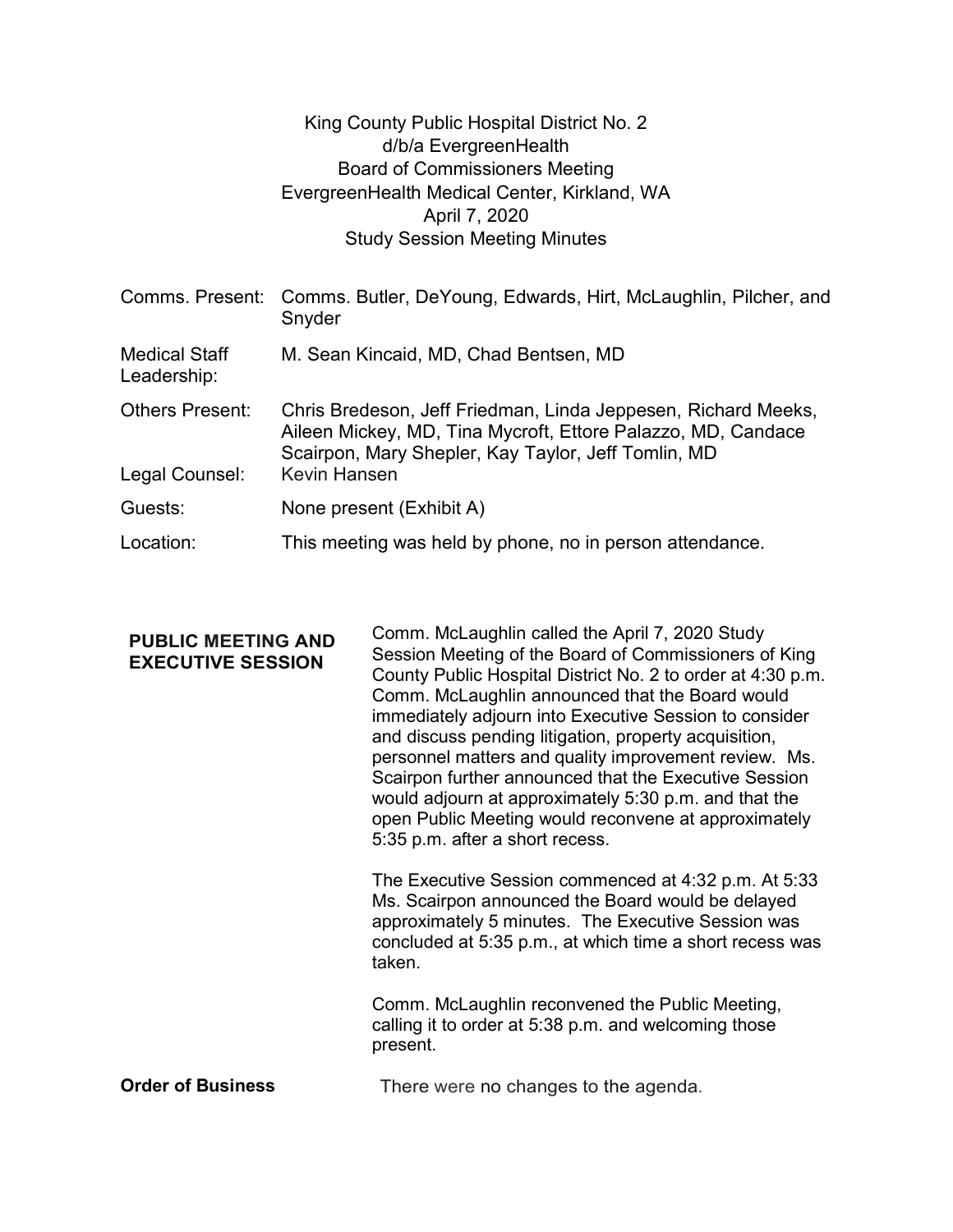## Discussion Item

Financial Update Discussion another iteration of the financial forecast which will Tina Mycroft, CFO, noted her team is working on the include items such as surge projections, cash management, AR projections, among others, and should be ready next week. Ms. Mycroft reviewed cash management strategies which include an interfund loan, Medicare Advance, FICA Deferral, and Line of Credit, and noted that we anticipate using a combination of all of these to help us through this event. We are recommending the Board make a motion to approve this resolution on Friday, April 10, 2020. Ms. Mycroft responded to questions from the Board throughout the presentation including a brief discussion regarding the impacts for Monroe. Discussion Items for Proposed Action on April 21, 2020 Governance Committee **Charter** Comm. McLaughlin introduced the topic and thanked the Governance Committee members for their work on the Governance documents. Comm. Butler thanked the committee as well and provided a brief overview of the process the committee took to complete the review of the Governance documents, noting it was a combination of Governance best practices, review of other public hospital districts, consult with legal counsel on the changes, input from the Board, etc. The Board reviewed the charter and suggested minor edits that will be brought to the Board on April 21 for final

> Governance Committee members responded to questions from the Board throughout the review.

**Board Bylaws Kevin Hansen, Designated Legal Counsel, summarized Counsel** the goals of the Bylaws noting they should be clear, functional, easy to use and limit the possibility of conflicts between various governing documents. He reviewed the Medical Staff section and the connection to their bylaws, and stated that he reviewed the bylaws of another local public hospital district, and also materials from the American Health Lawyers Association to put the summarizing paragraphs together, remove any

review and approval.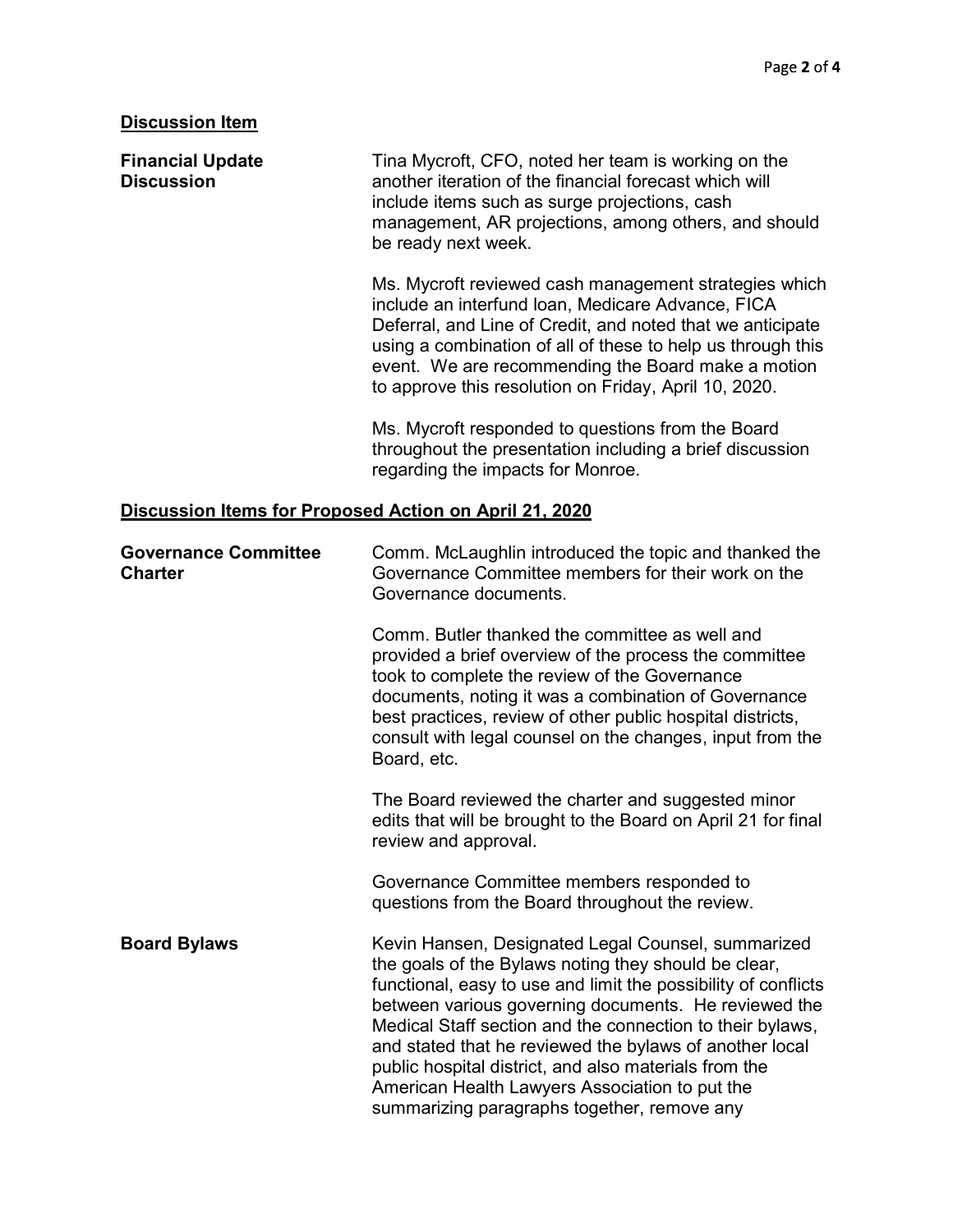|                                                | inconsistencies and simplify. The Board reviewed the<br>Bylaws and suggested minor edits that will be brought<br>forward to the Board on April 21 for final review and<br>approval.                                                                                                                                                                                                                                                                                    |  |
|------------------------------------------------|------------------------------------------------------------------------------------------------------------------------------------------------------------------------------------------------------------------------------------------------------------------------------------------------------------------------------------------------------------------------------------------------------------------------------------------------------------------------|--|
| <b>Board Delegation of</b><br><b>Authority</b> | Comm. Butler summarized the changes to the Delegation<br>of Authority including proposed spending limit increases<br>and noted that we consulted with members of AC to make<br>sure the policy was understandable and met the needs of<br>the organization. The Board reviewed the Bylaws and<br>suggested minor edits that will be brought forward to the<br>Board on April 21 for final review and approval.                                                         |  |
| <b>Reports</b>                                 |                                                                                                                                                                                                                                                                                                                                                                                                                                                                        |  |
| <b>Medical Staff Update</b>                    | Chad Bentsen, MD, Medical Staff Vice President, noted<br>the teams have been focused on COVID, surge plans,<br>admission criteria, and working on getting things back to<br>normal.                                                                                                                                                                                                                                                                                    |  |
| <b>CEO/Administrative Update</b>               | Jeff Tomlin, MD, CEO, noted a lot of work has been<br>taking place regarding moving various activities to later in<br>the year such as the employee engagement survey,<br>strategic plan, etc. Ettore Palazzo, MD, Chief Medical<br>and Quality Officer, noted the latest COVID projections<br>from UW were updated on Sunday and show that<br>Washington state cases and deaths appear to have<br>peaked on 4/2. Dr. Tomlin responded to questions from<br>the Board. |  |
|                                                | Comm. McLaughlin and the Board thanked Dr. Tomlin<br>and team for everything they've done.                                                                                                                                                                                                                                                                                                                                                                             |  |
| <b>Adjourn</b>                                 | The April 7, 2020 meeting of the Board of<br><b>Commissioners for King County Public Hospital District</b><br>No. 2 was adjourned at 7:46 p.m.                                                                                                                                                                                                                                                                                                                         |  |

ATTEST:

Minerva Butler, Secretary/Commissioner

Minerva Butler, Secretary/Commissioner Apr 22, 2020 12:28 PM PDT